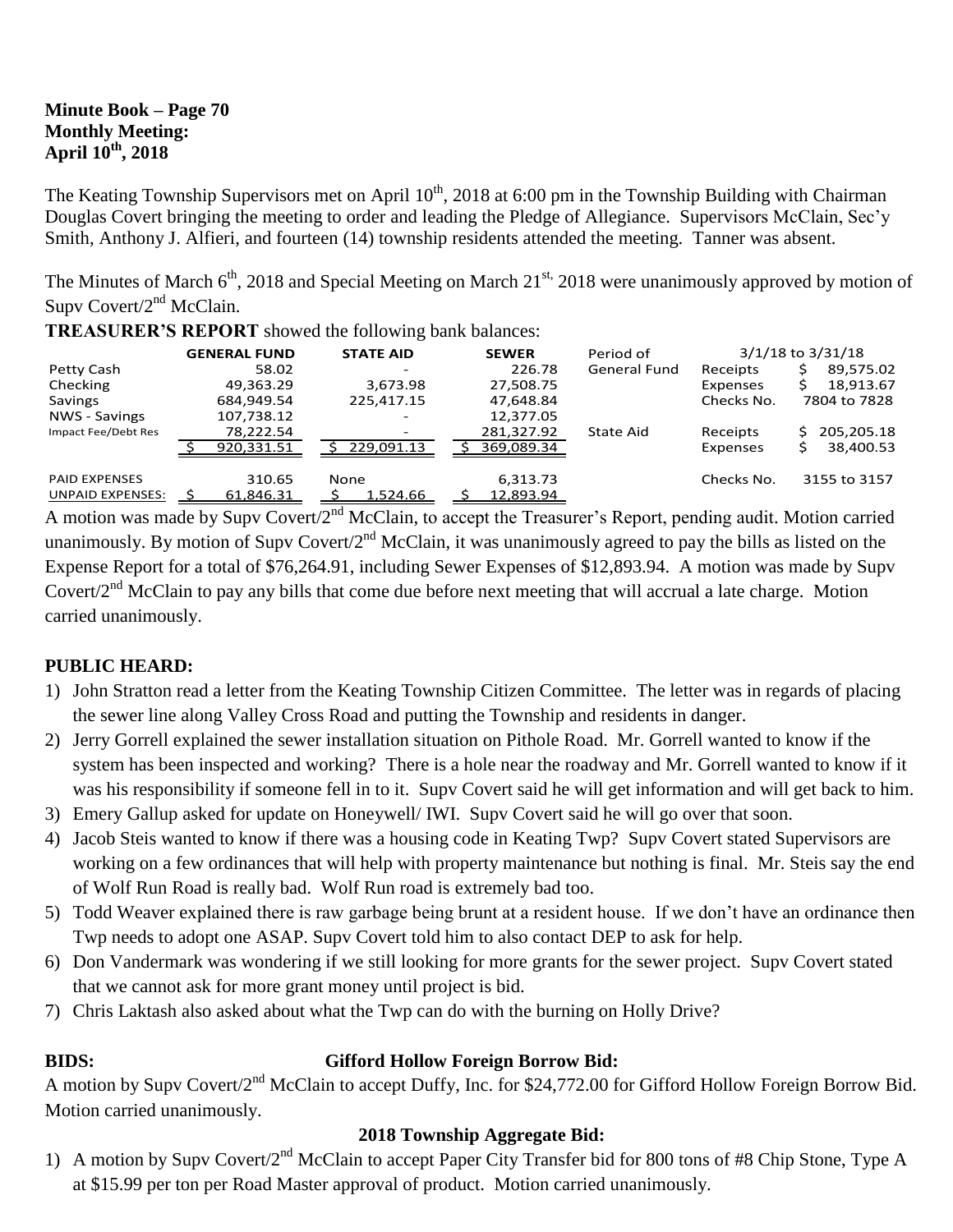- 2) A motion by Supv Covert/2<sup>nd</sup> McClain to accept Duffy, Inc. bid for 100 tons of R-6 Rip Rap at \$26.00 per ton. Motion carried unanimously.
- 3) A motion by Supv Covert/ $2^{nd}$  McClain to accept Duffy, Inc. bid for 700 tons delivered to Peach Drive at \$22.00 per ton and 800 tons delivered to Twp Building at \$18.00 per ton. Motion carried unanimously.

#### **2018 Township Pipe Bid:**

- 1) A motion by Supv Covert/2<sup>nd</sup> McClain to accept Bradco Supply Co. bid for 36' 71" X 47" Arch Culvert Aluminum Pipe with Baffles for \$4,572.00 and 3 rolls of 17.5" X 309' Woven Geo Fabric for \$220.00 per roll. Motion carried unanimously.
- 2) A motion by Supv McClain/ $2<sup>nd</sup>$  Covert to accept Catalone Pipe & Supply bid for 120' of 15", 300' of 18", 140' of 24" of Corrugated HDPE Pipe, Smooth Bore and  $6 - 15$ ",  $8 - 18$ ",  $4 - 24$ " of Corrugated HDPE Pipe Band, Smooth Bore. Motion carried unanimously.

# **COMMUNICATIONS:**

- 1) Township received PSATS Bulletin dated April 2018.
- 2) Township received March report from Hamlin Memorial Library.
- 3) Spring Clean-up ~ May  $7<sup>th</sup>$ , 2018
- 4) McKean County Collection Event ~ Saturday, April 28th

# **OLD BUSINESS:**

1) Phase III Project Updates: Supv Covert explained a bit of background on Shell, Honeywell and IWI of ownership. Supv Covert stated KTP has a clear Right of Way thru that property. We have been reviewing remedial plans that were provided by URS, engineer firm that is secured by Shell and Honeywell. Shell/Honeywell requested a release of liability from DEP in the Old Crude Tank Farm and it was granted in 2011. The area from Valley Inn up to Cole Creek has also been cleared in 2011. The remediation process is continuing in the main plant area. Twp asked for an easement to go thru their area and they decline, then we approach them about doing membrane interface probe, again they declined. So now Twp has contacted DEP because they will be the ones who tell Twp what we can do. Honeywell proposed an alternate route for the sewer line. We also talked to DEP about the alternate route, they made us understand that were not only dealing with a plume that has regressed a lot but we are also dealing with floating petroleum that could find it's way to waterways. Twp can't take the alternate route because it still falls under the covenants deed from Honeywell/IWI. By going the alternate route, we would be still facing the same risks as going down the right of way. We have reach out to Honeywell and discussed the alternate route with them. We have a RUS grant deadline of Dec 31, 2018. We will be requesting another extension for the grant. KTP explained to Honeywell/IWI all the risks of not moving forward quickly on this, we also explain that Honeywell/IWI is responsible for all quality controls and guiding KTP the correct installation of the sewer line. With everyone working together on this we will have a successful installation of the sewer line. If we were to reroute the project to alternate route we anticipate 4 months to 2 years to complete all archaeologic studies and permits. Supv McClain stated we have had 2 lengthy conference calls with DEP, Honeywell, I/W and this has been done before at other locations. DEP didn't have an over all concern about going thru the plume and staying in Twp Right of way. RUS is not interested is rerouting the line either. DEP is also reaching out with Shell, Honeywell and IWI to have separate conversation to assure their responsibilities.

#### **NEW BUSINESS:**

1) Supv Covert read a letter from Keating Twp Elected Auditors. The Auditors found no problems with the records and they have complete the 2017 audit. Final report has been finished and sent to State, McKean County Courthouse and a copy to Keating Twp Sec-Tres. Auditors also thank Melissa for her excellent bookkeeping and providing them the necessary reports to complete the 2017 Audit. Supv Covert explained that Chairman